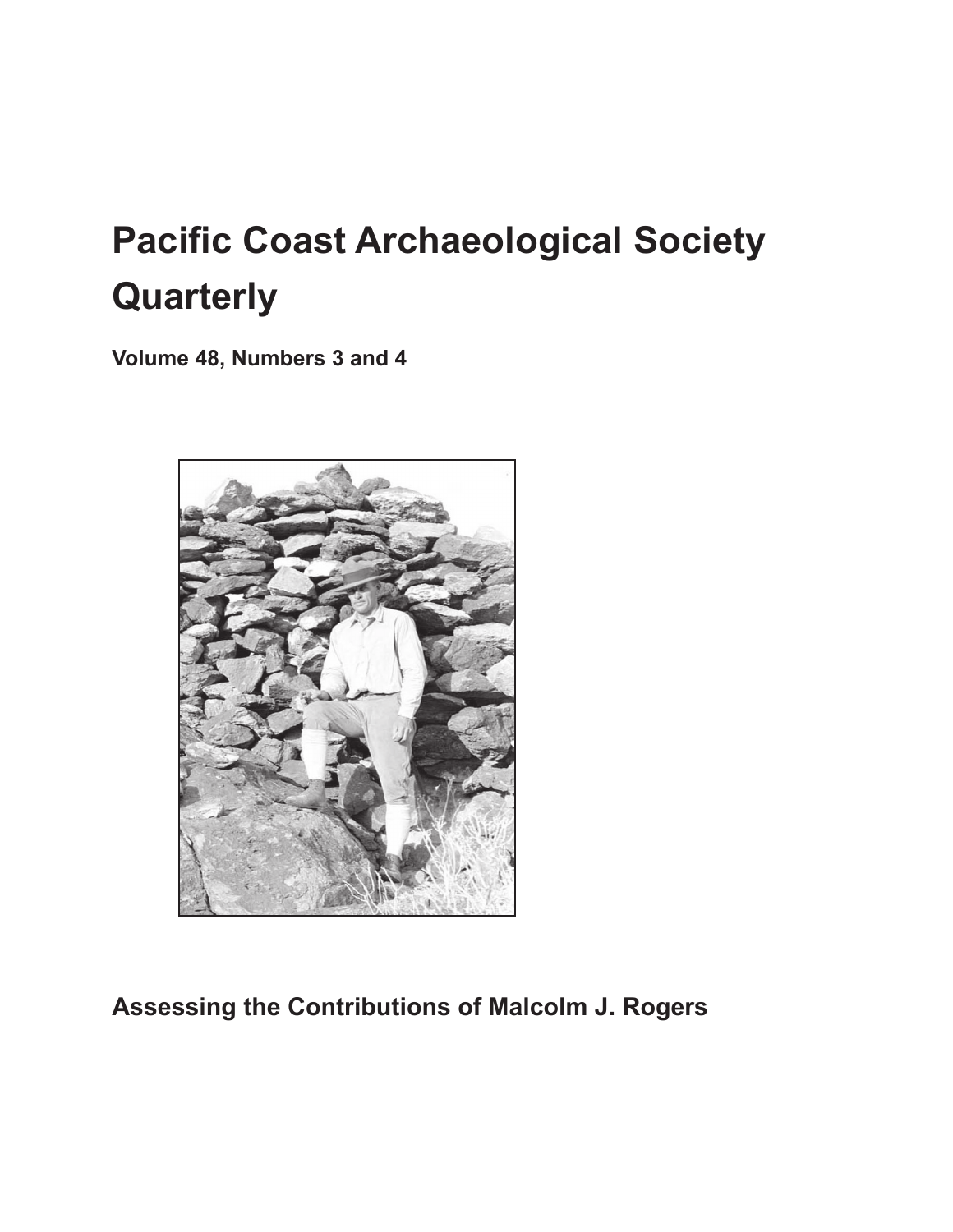# **Pacific Coast Archaeological Society Quarterly**

**Volume 48, Numbers 3 and 4**



Guest Editor Don Laylander Editor Henry C. Koerper Production Editor Rene Brace

Publications Committee Bob Brace, Gail Cochlin, Scott Findlay, Megan Galway, Mark Roeder, and Kathleen Shada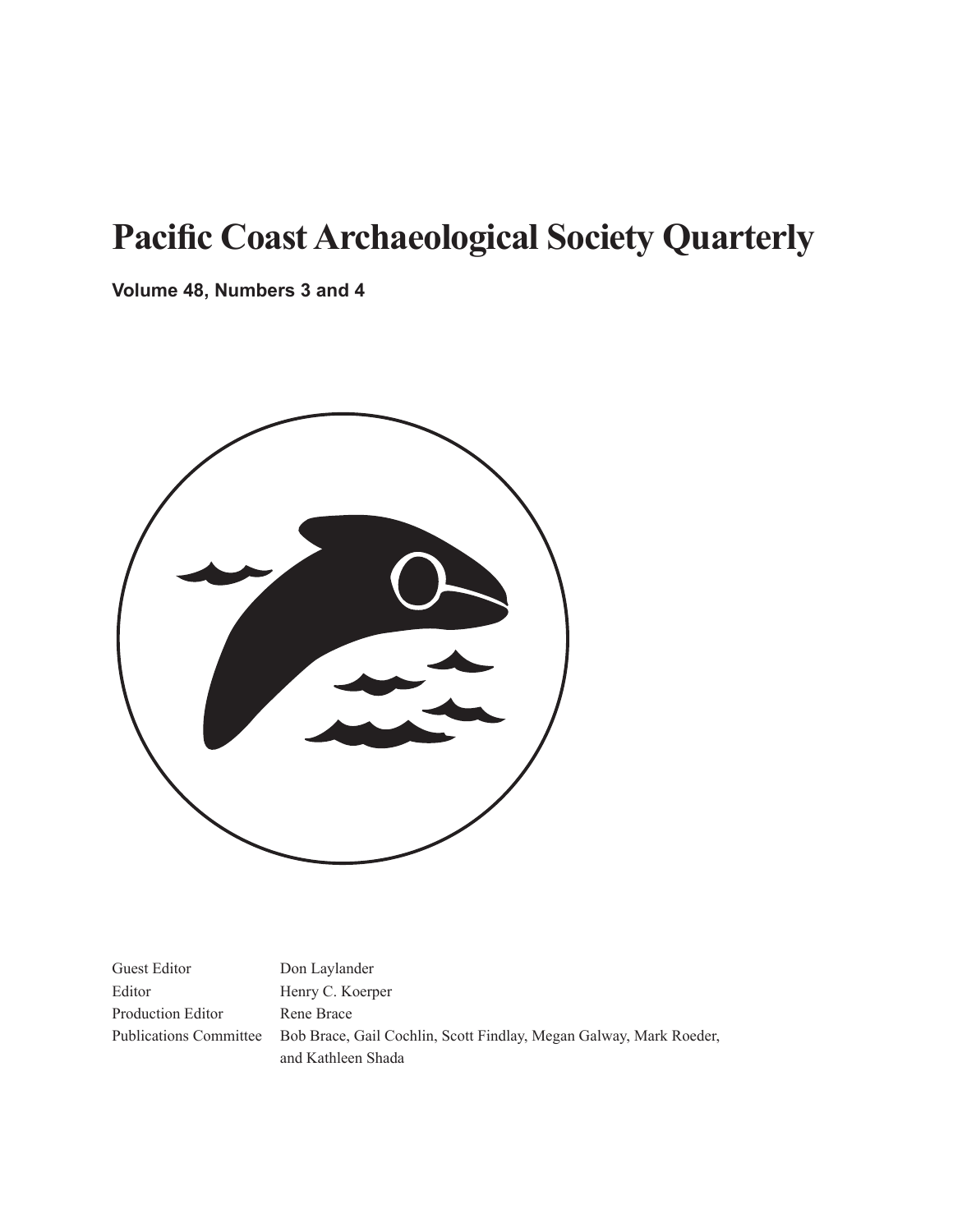### *Pacific Coast Archaeological Society Quarterly*

The *Pacific Coast Archaeological Society Quarterly* is a publication of the Pacific Coast Archaeological Society (PCAS), which was organized in 1961. PCAS is an avocational group originally founded to study and to preserve the anthropological and archaeological history of the original inhabitants of Orange County, California, and adjacent areas. The Publications Committee invites the submittal of original contributions dealing with regional history and prehistory. Although PCAS is especially interested in reports which shed further light on the early inhabitants of coastal southern California, it always welcomes reports on the wider Pacific Coast region.

Information about subscriptions to the *Pacific Coast Archaeological Society Quarterly* and the *PCAS Newsletter* is available online at www.pcas.org. Back issues of the *Pacific Coast Archaeological Society Quarterly* are available. An index to Volumes 1 through 40 is available as Volume 40, Numbers  $3 \& 4$ . This searchable index is online at www.pcas.org. Four *Occasional Papers* (on Catalina Island, Mexican Majolica, and the Peralta Adobe and a remembrance of H. B. Nicholson) have also been published by PCAS. To place an order, receive information about the Pacific Coast Archaeological Society, or submit an article for publication, email publications@pcas. org or write: Pacific Coast Archaeological Society, PO Box 10926, Costa Mesa, California, 92627. Additional information is available at www.pcas.org. PCAS is not responsible for delivery of publications to subscribers who have not furnished a timely change of address.

Recent issues of the *Pacific Coast Archaeological Society Quarterly* are available at www.pcas.org and can be downloaded and viewed but not printed. Articles appearing in the *Pacific Coast Archaeological Society Quarterly*  are abstracted in *Historical Abstracts* and *America: History and Life*. This issue of the *Pacific Coast Archaeological Society Quarterly* is copyrighted © 2013 by the Pacific Coast Archaeological Society. ISSN 0552-7252.

PCAS Officers 2012

President Scott Findlay Vice President Joe Hodulik Secretary Kathleen Shada Treasurer Bob Brace

Please note that this issue was published in July 2013. In the PCAS Quarterly publication sequence, this issue is Volume 48, Numbers 3 & 4 (subscription year 2012).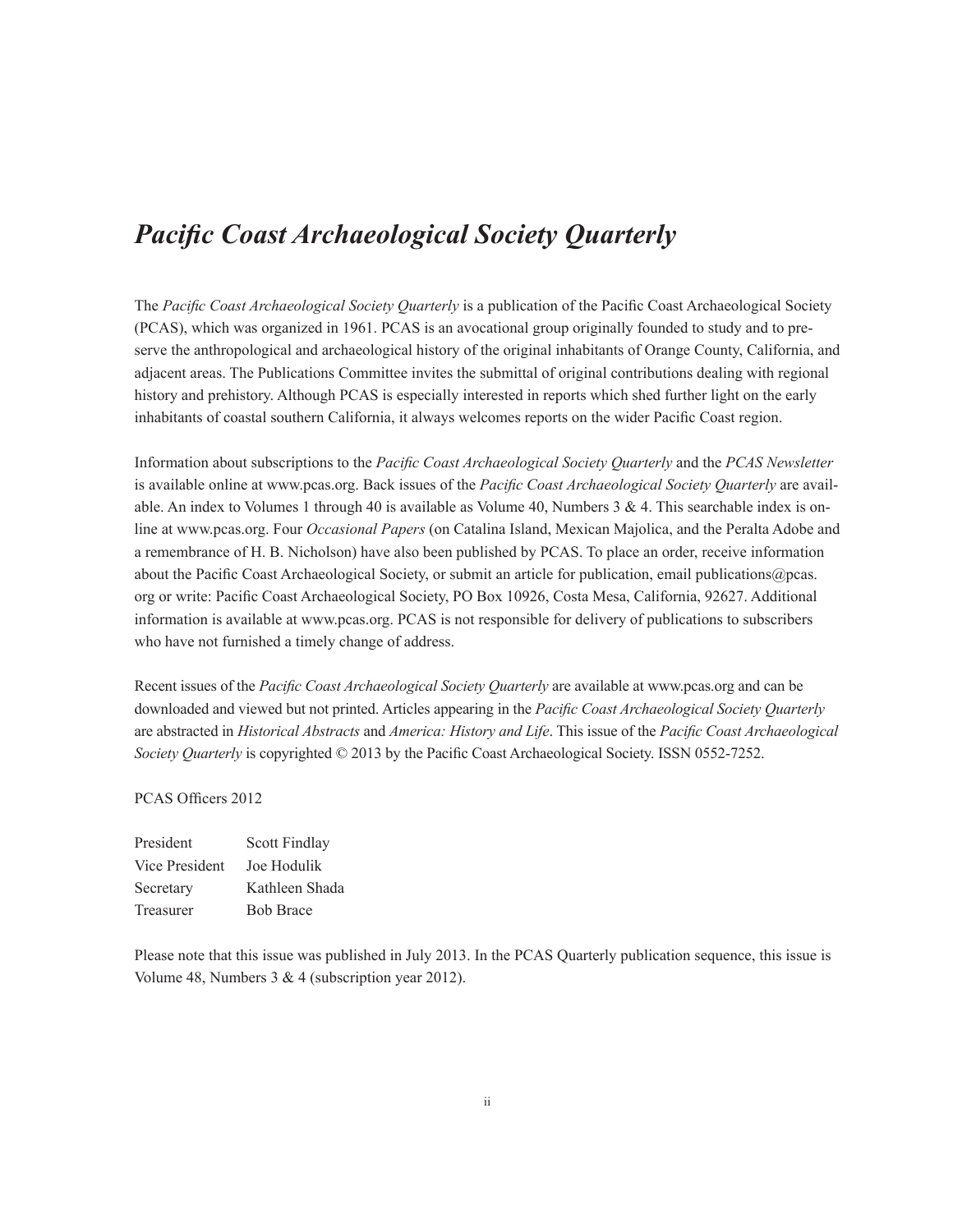## *Contents*

| Ruth Musser-Lopez, Don Laylander, and David C. Hanna, Jr.   |
|-------------------------------------------------------------|
|                                                             |
|                                                             |
| David C. Hanna, Jr.                                         |
|                                                             |
|                                                             |
| Joan S. Schneider                                           |
|                                                             |
| Malcolm J. Rogers' 1938 Excavation Techniques               |
| Claude N. Warren                                            |
|                                                             |
|                                                             |
| Jerry Schaefer                                              |
|                                                             |
|                                                             |
| Don Laylander and Julia Bendímez Patterson                  |
|                                                             |
| The Development of Cultural Sequences in the Mojave Desert: |
|                                                             |
| Mark Q. Sutton                                              |
|                                                             |
|                                                             |
| Ken Hedges                                                  |
|                                                             |
|                                                             |
| Andrew R. Pigniolo                                          |
|                                                             |
|                                                             |
|                                                             |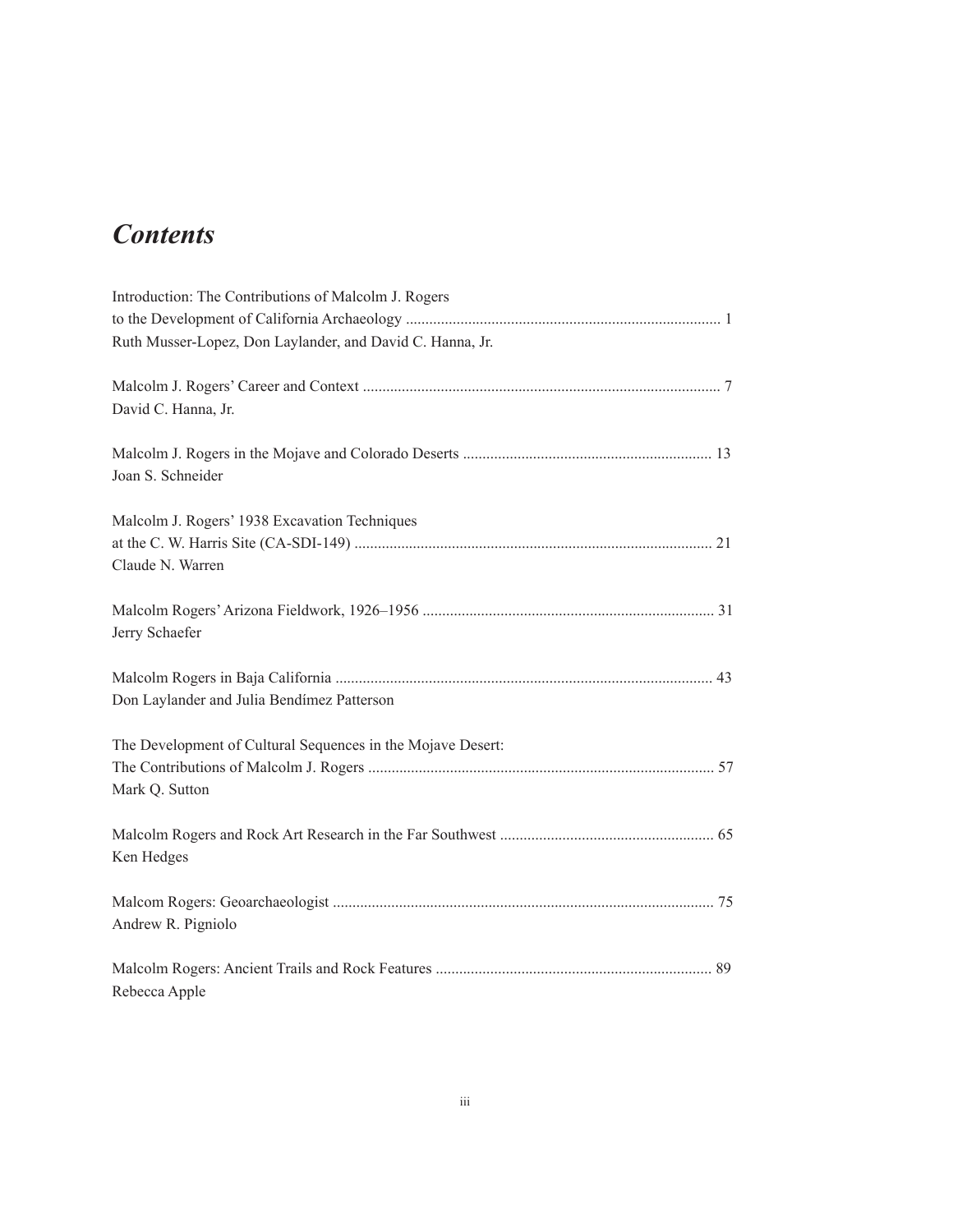| Malcolm J. Rogers on Archaeological Ceramics: |  |
|-----------------------------------------------|--|
|                                               |  |
| Margie M. Burton and Patrick S. Quinn         |  |
|                                               |  |
| Malcolm J. Rogers As an Ethnoarchaeologist:   |  |
|                                               |  |
| Lee M. Panich and Michael Wilken-Robertson    |  |

Cover: Malcolm J. Rogers at La Forteleza (Museum of Man Site A-64), Gila Bend, Arizona. Copyright San Diego Museum of Man.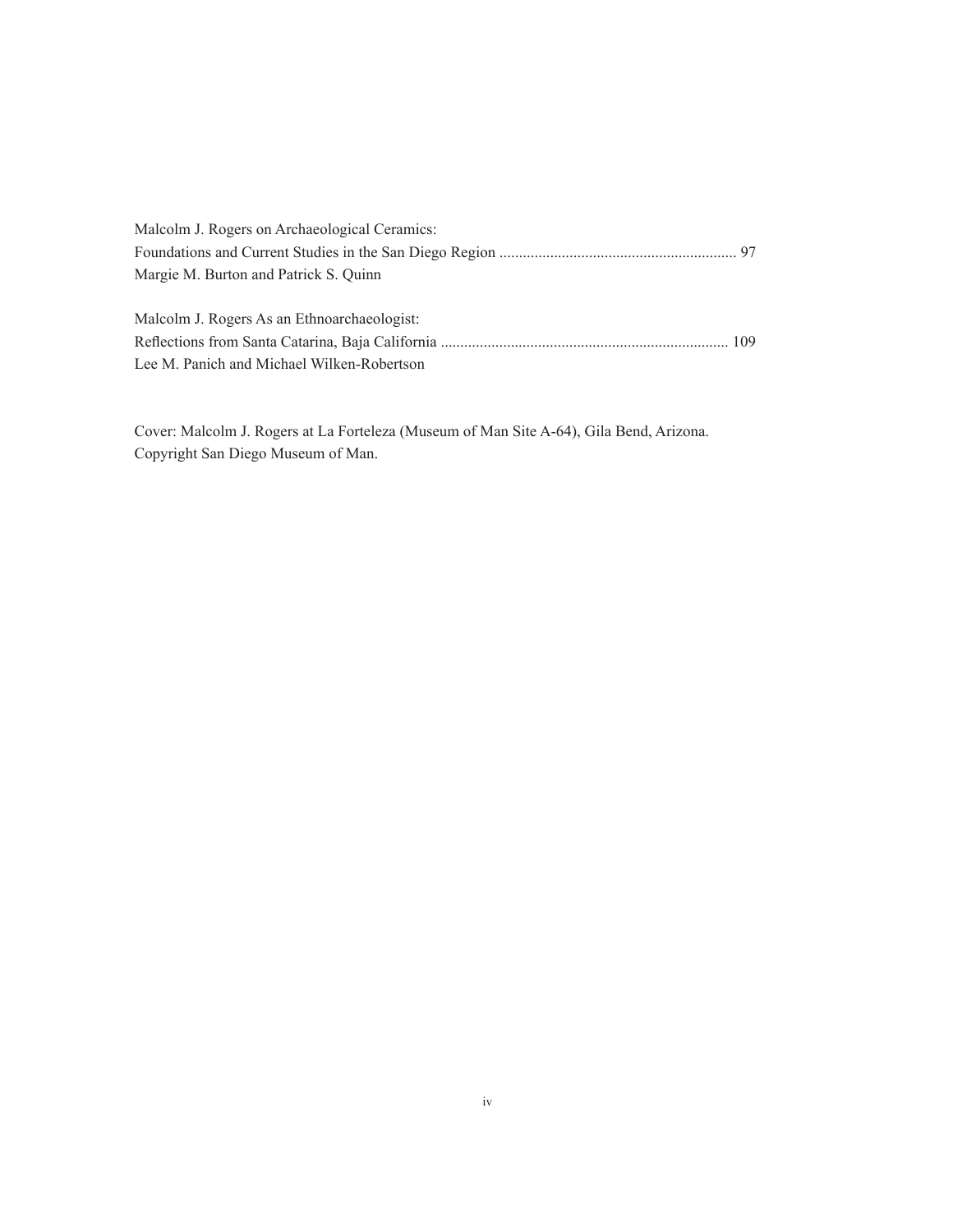#### *About the Guest Editor*

**Don Laylander**, a Senior Archaeologist at ASM Affiliates in Carlsbad, California, has a BA in history from UCLA and an MA in anthropology from San Diego State University. His Master's thesis addressed "Sources and Strategies for the Prehistory of Baja California," and together with Jerry D. Moore, he edited *The Prehistory of Baja California: Advances in the Archaeology of the Forgotten Peninsula* (2006). In several dozen publications he has explored diverse aspects of archaeological, ethnological, and linguistic approaches to reconstructing the prehistory of Alta and Baja California.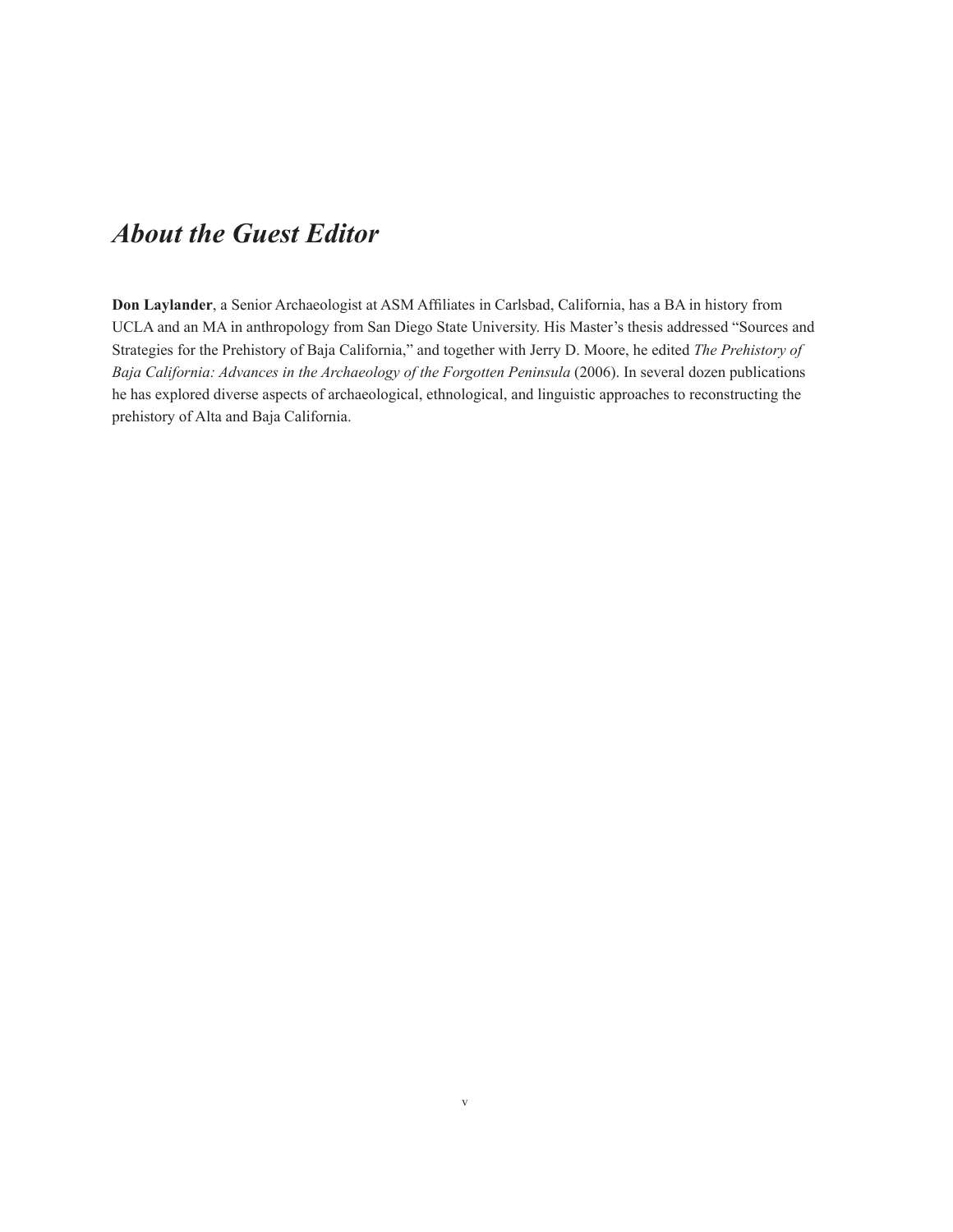#### *About the Authors*

**Rebecca Apple** is a Principal and Senior Archaeologist at AECOM Technology Corporation in San Diego. She received her MA degree in anthropology from San Diego State University in 1990, writing her thesis on *Archaeological Investigations in the Koso Ethnographic Area*. Among her publications is "Pathways to the Past" (2005), a study of prehistoric trail systems in the Colorado Desert that was based on field investigations, archival research, and GIS modeling.

**Julia Bendímez Patterson** has been the *delegada* for Mexico's Instituto Nacional de Antropología e Historia (INAH) in Baja California since 1986. A graduate of San Diego State University, her publications have included archaeological and ethnographic studies focused on the northern half of the Baja California peninsula.

**Margie M. Burton** received her BS/BA in biological sciences and anthropology from Stanford University and her MA and Ph.D. in anthropology from the University of California, San Diego. She is currently Research Director at the San Diego Archaeological Center. She has participated in archaeological field projects in Israel and California. Her research interests include social evolution and collapse, craft specialization, and prehistoric ceramic and ground stone technology and function. She has authored and coauthored articles published in edited volumes and journals including *Radiocarbon*, *Journal of Field Archaeology, Nature,* and *Proceedings of the Society for California Archaeology*.

**David C. Hanna, Jr.,** earned a BA in sociology-anthropology from Occidental College and an MA in anthropology from San Diego State University. His archaeological training included a pre-high school summer school class under Jerry Lipetsky, a summer internship at the San Diego Museum of Man, and field schools in the Malibu Mountains and at Caesarea Maritima in Israel. He has worked since 1975 in private and public cultural resource management throughout California and southern Arizona, with added roles in CEQA and NEPA project management and regulatory permitting. Dave currently serves as an archaeologist in the Corporate Environmental Services Department at Southern California Edison.

**Ken Hedges** is Emeritus Curator of California Collections at the San Diego Museum of Man. In 1970 his Master's thesis at San Diego State University presented *An Analysis of Diegueño Pictographs*. A founding member of the American Rock Art Research Association and co-founder of the annual Museum of Man Rock Art Symposium, he has published numerous studies on the rock art of western North America, and he has edited the museum's *Rock Art Papers* series.

**Ruth Musser-Lopez** attended the University of California, Los Angeles, and the University of California, Riverside, receiving her BA with Honors in Anthropology in 1976. Her interest in the work of Malcolm J. Rogers began while she assisted at UCR's Archaeological Research Unit and prepared reports for the *Journal of California*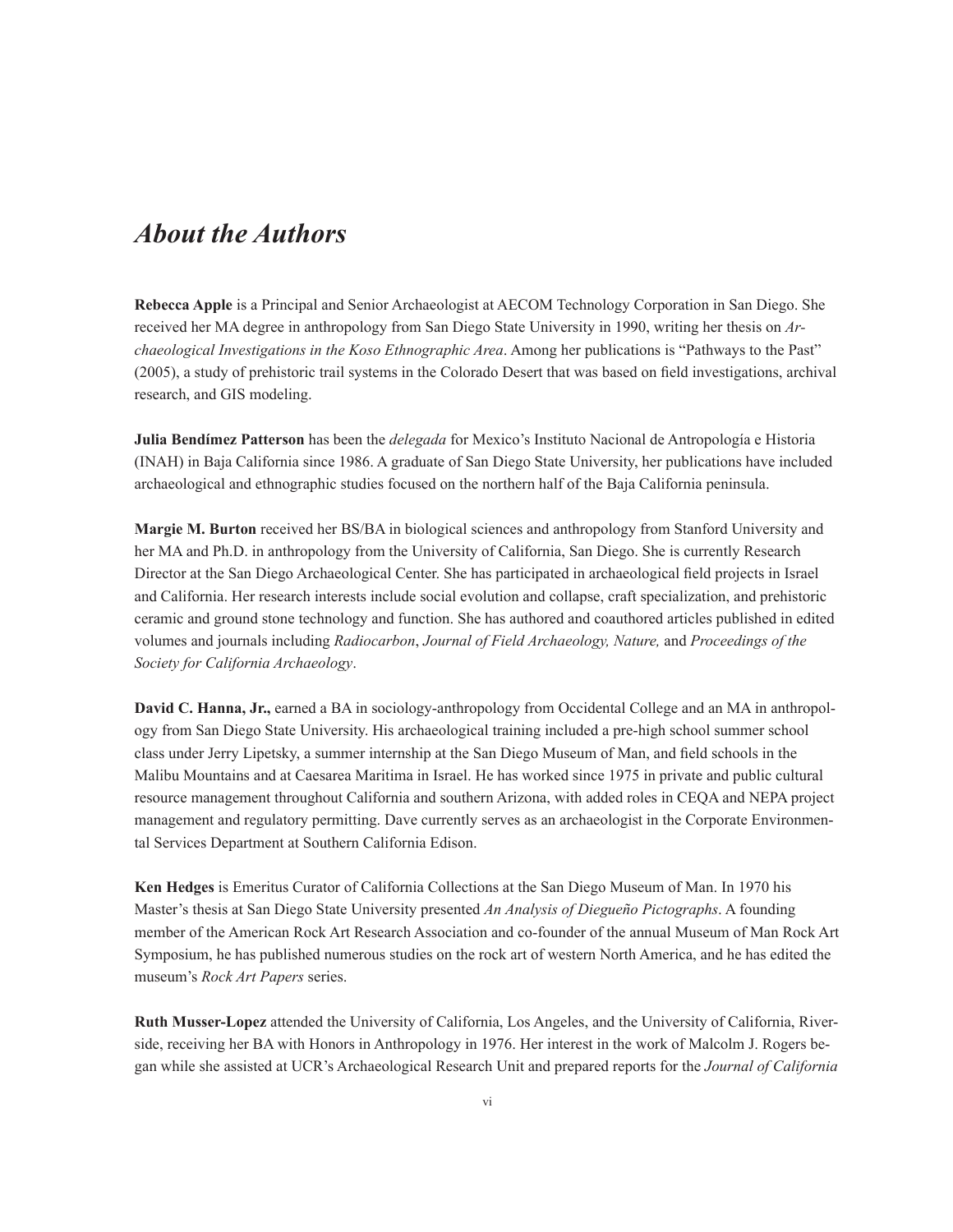*and Great Basin Anthropology*. She has conducted research and cultural resource conservation in the southern California deserts, coast, and lower Colorado River region. She has served as Archaeologist for the Bureau of Land Management and presently is Principal of the River Branch of the Archaeological Heritage Association (RiverAHA). Since 1979, she has contributed work on prehistoric rock art and trails, ethnohistory, and cultural resource management. Her recent research on the origin of the "Mystic Maze" gravel alignments rekindled her interest in the impact of Rogers' work on others, and that led, in part, to the 2012 SCA symposium papers published in this *PCAS Quarterly* double-issue.

**Lee M. Panich** is an Assistant Professor of Anthropology at Santa Clara University. He received his BA from Brown University and his MA and Ph.D. from the University of California, Berkeley. His research focuses on long-term trends involving the indigenous peoples of Alta and Baja California and their interactions with Euro-American colonists. From 2005 to 2009, he conducted an archaeological and ethnohistorical research project focused on the indigenous inhabitants of Mission Santa Catalina in Baja California. He is currently working on a binational study of obsidian availability and conveyance in Baja California, as well as an archaeological investigation of Native American life at Mission Santa Clara de Asís in Alta California.

**Andrew R. Pigniolo** is the President of Laguna Mountain Environmental, Inc., in San Diego, where he serves as Principal Investigator/Project Manager. Many of his publications have focused on geoarchaeological issues in southern California, including his 1992 Master's thesis at San Diego State University on *Distribution of Piedra de Lumbre "Chert"and Hunter-Gatherer Mobility and Exchange in Southern California*.

**Patrick S. Quinn** is an archaeological materials scientist working at the Institute of Archaeology, University College London. His research centers on the interpretation of cultural signals in ancient ceramics and related materials in terms of trade, exchange, craft technology, and tradition. He uses thin-section petrography, geochemistry, and scanning electron microscopy to investigate artifacts from Britain, Greece, and California. He received his Ph.D. from the University of Sheffield, United Kingdom, in 1999 on the application of micropalaeontology to archaeological materials.

**Jerry Schaefer** received his BA from the City College of the City University of New York and his MA and Ph.D. from the University of Arizona. He is known principally for his work in the Colorado Desert and especially the archaeology of ancient Lake Cahuilla. He is also known for research on the ceramics of the Colorado and Mojave deserts. Over his 32-year career, he has frequently walked in Malcolm Rogers' footsteps throughout southwestern Arizona, including major work at the White Tanks archaeological district and the southwestern Papaguería. Dr. Schaefer is a Principal at ASM Affiliates, Inc., in Carlsbad.

**Joan S. Schneider** is Associate State Archaeologist in the Colorado Desert District of the California Department of Parks and Recreation and an Assistant Research Anthropologist at the University of California, Riverside. At UCR, her 1987 Master's thesis was on *Archaeological Investigations at Afton Canyon (CA-SBR-85) Mojave*